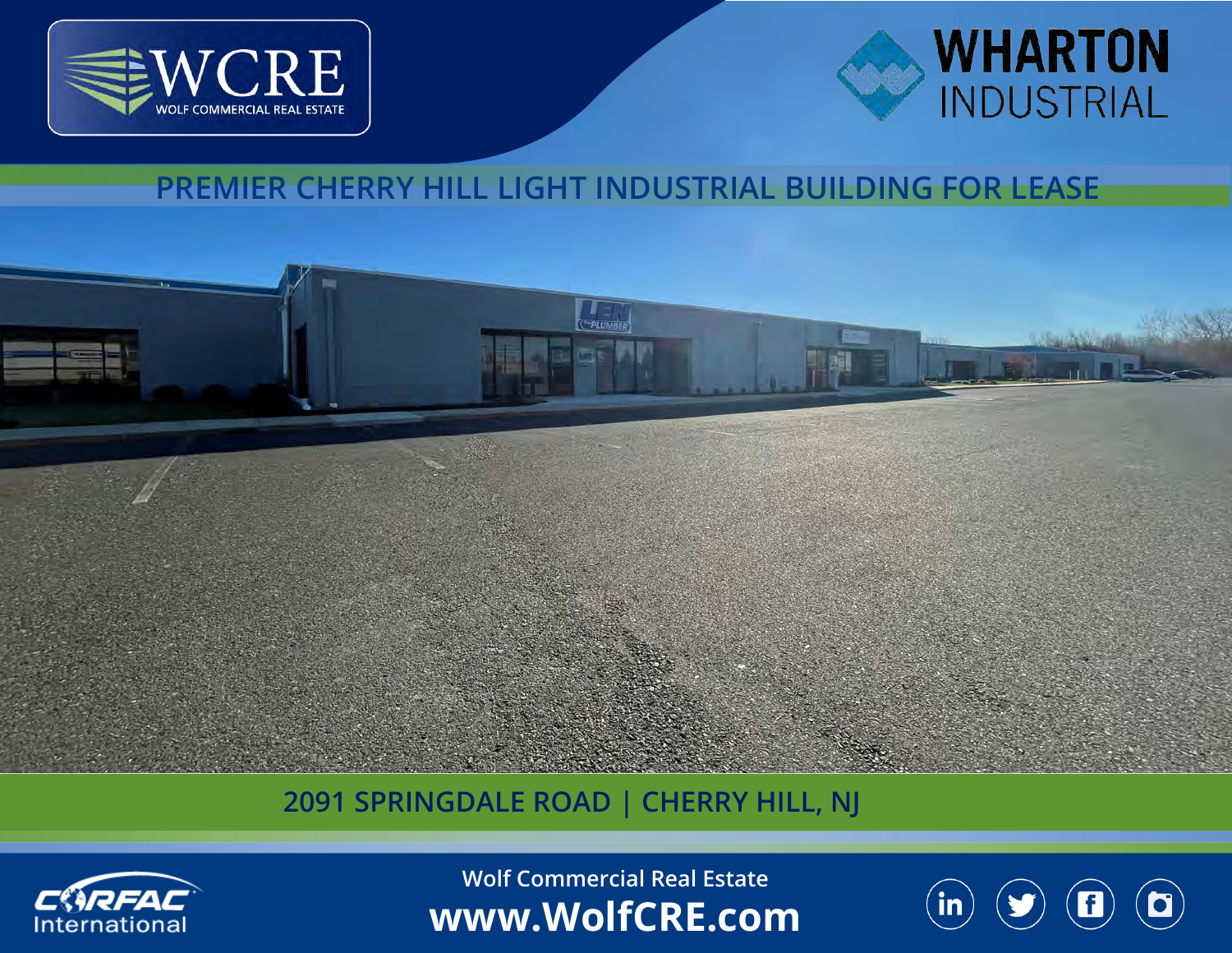

### PROPERTY DESCRIPTION

| Location            | 2091 Springdale Road<br>Cherry Hill, NJ 08003 |
|---------------------|-----------------------------------------------|
| Size / SF Available | 3,705 SF (Divisible)                          |
| <b>Lease Price</b>  | Call for Information                          |

### **Property / Area Description**

- 1 Loading docks
- 16' Ceiling height
- Zoned Industrial Restricted (IR)
- Located on highly traveled Springdale Road
- Easy access to Routes 70 and 73, NJ Turnpike, and I-295
- 15 minutes from Tacony-Palmyra and Ben Franklin Bridge.
- 20 minutes from Walt Whitman Bridge.
- Close proximity to hotels, restaurants, and financial institutions

### **Contact Us**

Mike Scanzano Senior Advisor 856.465.6637 mike.scanzano@wolfcre.com Sean Kelly Senior Advisor 856.630.5806 sean.kelly@wolfcre.com

Normal m. *3,705 SF Available* $\nabla \cdot \Delta$ 

## **follow us:**  $\bullet$   $\bullet$   $\bullet$   $\bullet$   $\bullet$

The foregoing information was furnished to us by sources which we deem to be reliable, but no warranty or representation is made as to the accuracy thereof. Subject to correction of errors, omissions, change of price, prio

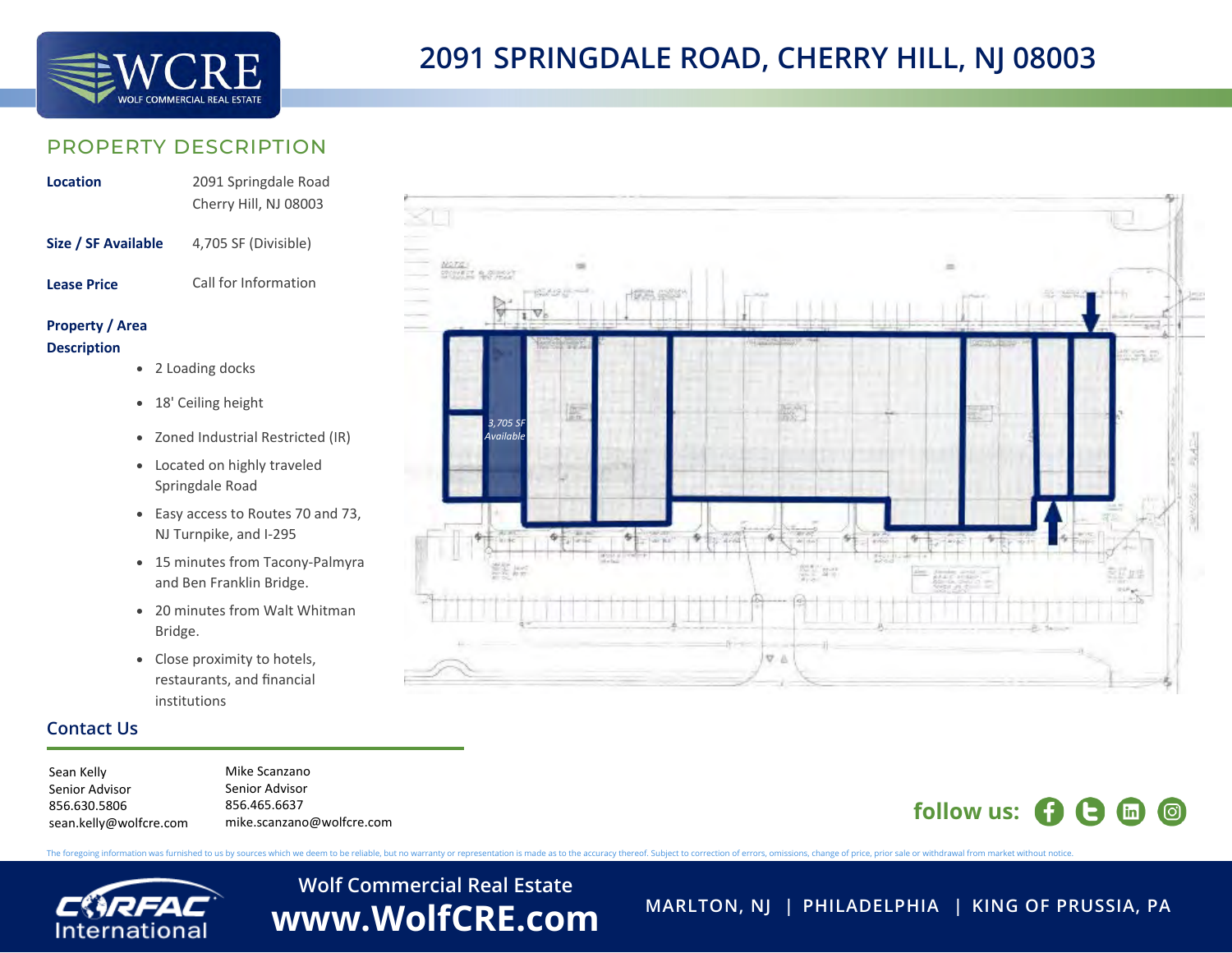

## DEMOGRAPHICS MAP & REPORT

| <b>POPULATION</b>       | 1 MILE | <b>3 MILES</b> | 5 MILES |
|-------------------------|--------|----------------|---------|
| <b>Total Population</b> | 5,783  | 81,867         | 212,872 |
| Average age             | 43.4   | 41.6           | 42.2    |
| Average age (Male)      | 40.8   | 40.1           | 40.6    |
| Average age (Female)    | 47.1   | 43.5           | 43.9    |

| <b>HOUSEHOLDS &amp; INCOME</b> | 1 MILE    | <b>3 MILES</b> | <b>5 MILES</b> |
|--------------------------------|-----------|----------------|----------------|
| Total households               | 1,908     | 31,923         | 81,323         |
| # of persons per HH            | 3.0       | 2.6            | 2.6            |
| Average HH income              | \$119,071 | \$98,297       | \$103,303      |
| Average house value            | \$345,649 | \$337,476      | \$323,394      |

*\* Demographic data derived from 2010 US Census*





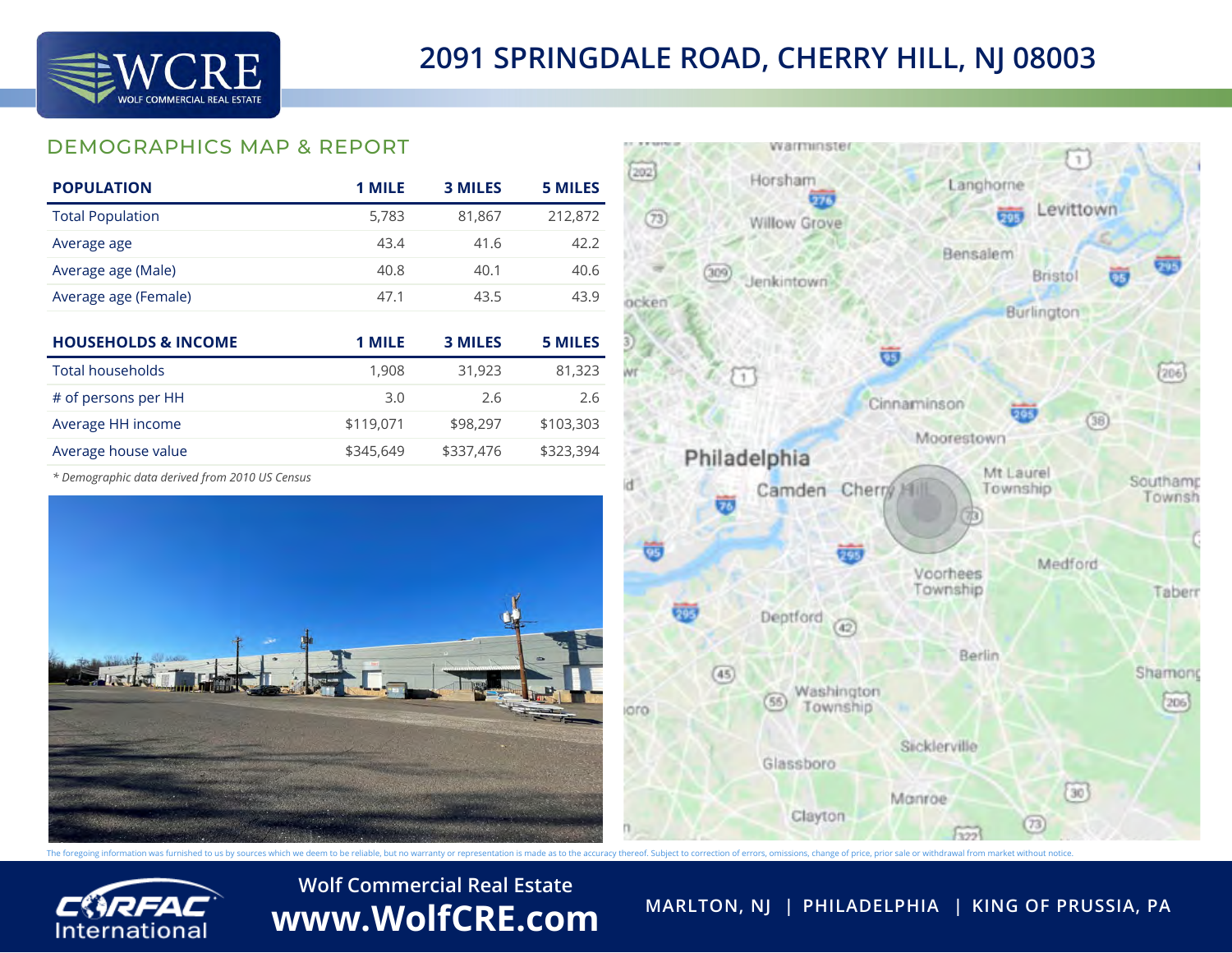

## **2091 SPRINGDALE ROAD, CHERRY HILL, NJ 08003**

### FLOOR PLAN



The foregoing information was furnished to us by sources which we deem to be reliable, but no warranty or representation is made as to the accuracy thereof. Subject to correction of errors, omissions, change of price, prio

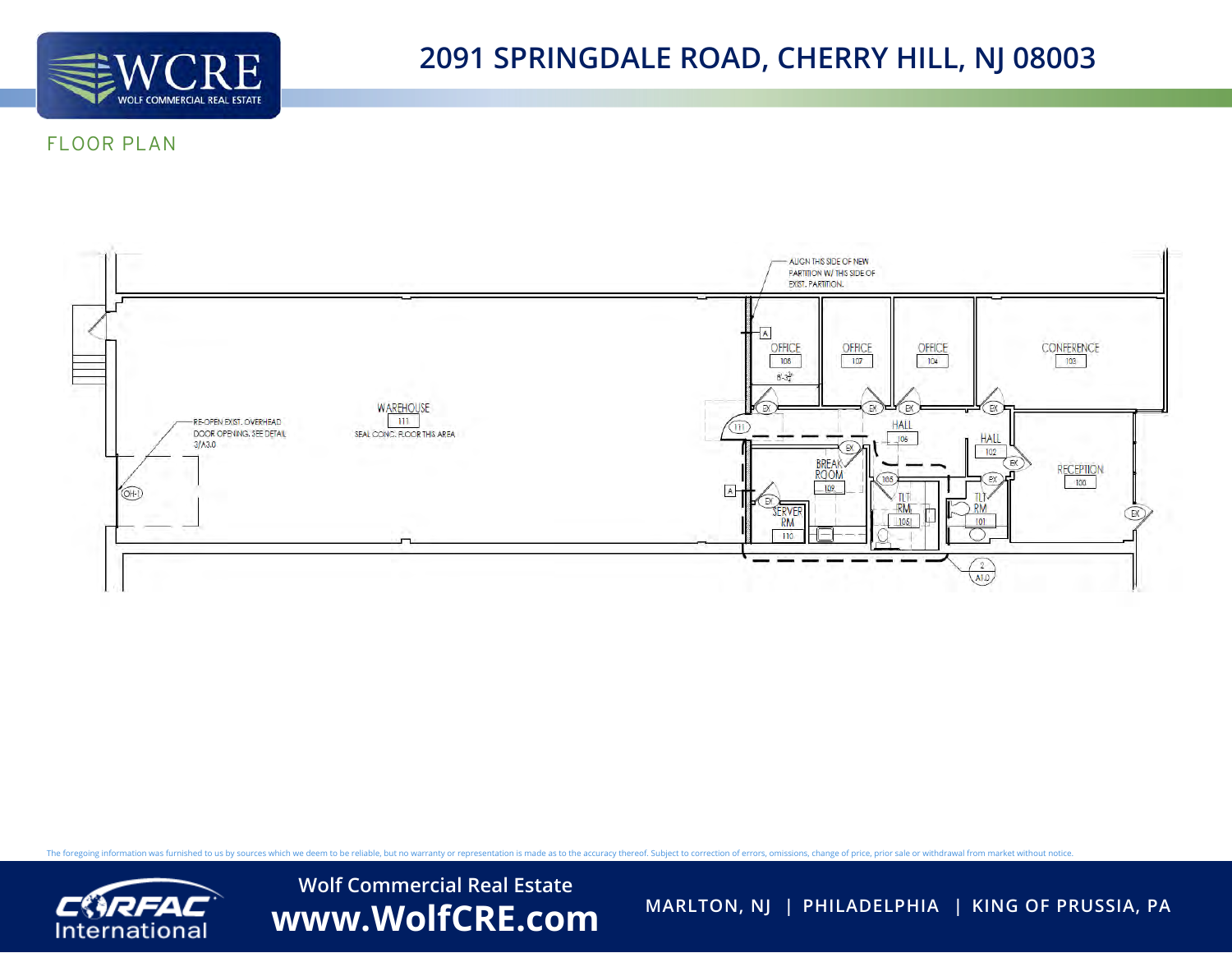

### ADDITIONAL PHOTOS

The foregoing information was furnished to us by sources which we deem to be reliable, but no warranty or representation is made as to the accuracy thereof. Subject to correction of errors, omissions, change of price, prio